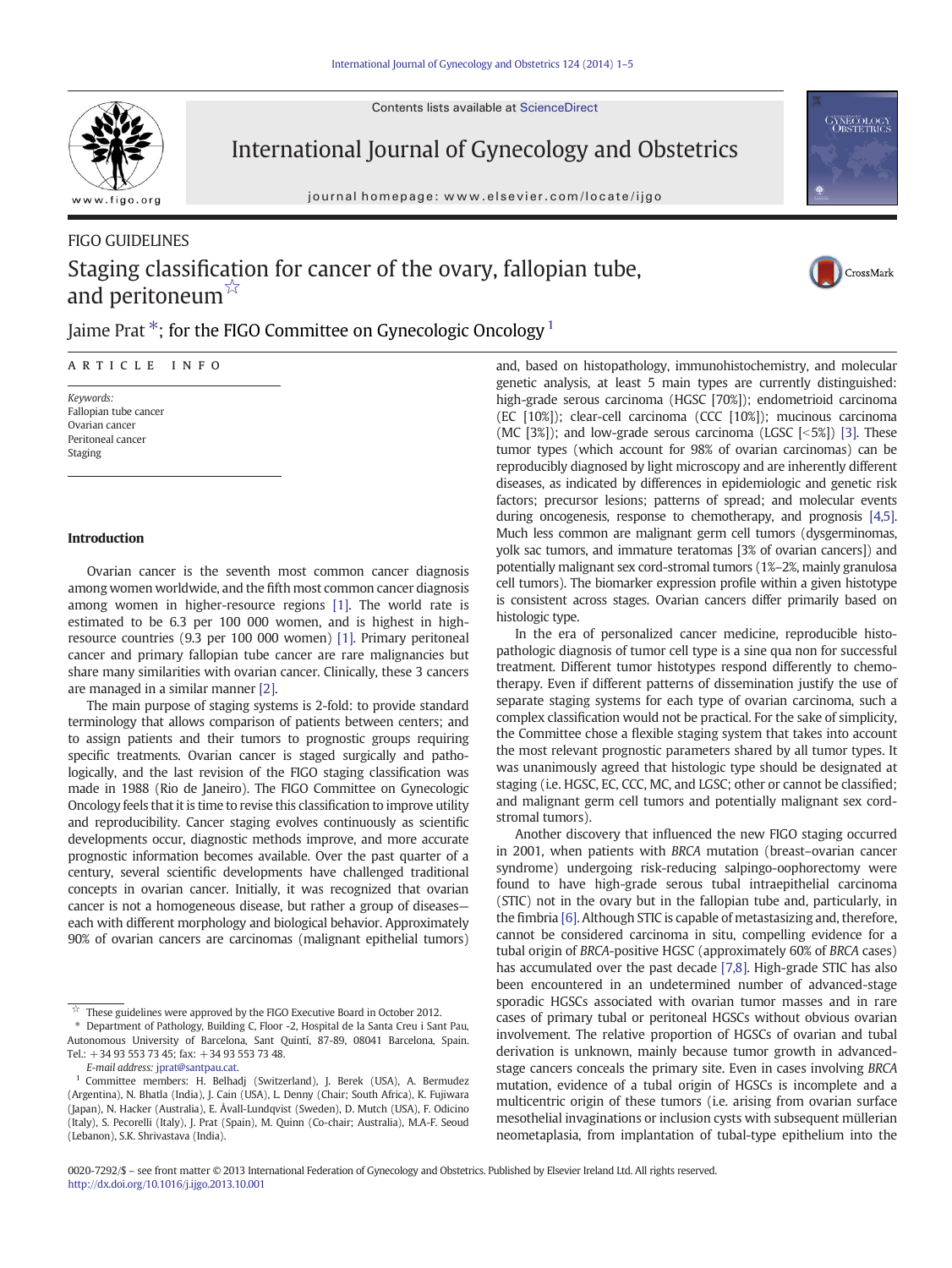ovary [endosalpingiosis], or from the pelvic peritoneum [the so-called secondary müllerian system]) cannot be excluded.

As indicated above, HGSCs and LGSCs are fundamentally different tumor types and, consequently, different diseases. High-grade serous carcinomas are the most common ovarian carcinomas and most patients present with advanced-stage disease (approximately 80%); tumors confined to the ovary at diagnosis are distinctly uncommon  $(<10%)$ . By contrast, LGSCs are much less common, usually contain a serous borderline component, and carry KRAS and BRAF mutations [\[9,10\]](#page-3-0). High-grade serous carcinomas are not associated with serous borderline tumors and typically exhibit TP53 mutations and BRCA abnormalities resulting in chromosomal instability.

The putative tubal or peritoneal origin applies exclusively to HGSCs and not to the vast majority of ECs and CCCs, which are thought to arise in the ovary from endometriosis. However, because of the higher frequency of HGSCs and their apparent multicentric origin along müllerian-derived tissues, most Committee members felt that FIGO staging of ovarian, peritoneal, and fallopian tube cancers should be considered collectively. The primary site (i.e. ovary, fallopian tube, or peritoneum) should be designated where possible. In some cases, it might not be possible to delineate the primary site clearly; such cases should be listed as "undesignated."

Although a significant number of HGSCs might not arise from the ovary, and the term "ovarian cancer" would not be pathogenically precise in every case, ovarian involvement is the rule in almost all cases. In view of the rarity of HGSCs associated with tubal tumor masses, it is unlikely that all HGSCs originate in the fallopian tube. The term HGSC of ovary should be kept until the different origins of ovarian tumors are better understood. Terms such as "müllerian" or "pelvic serous carcinoma" are not recommended because they create confusion for patients, physicians, and medical investigators [\[11\]](#page-3-0).

The process of the proposed changes to the staging of ovarian, fallopian tube, and primary peritoneal cancer started 3 years ago under the leadership of the Chair of the FIGO Committee on Gynecologic Oncology, Professor Lynette Denny. The proposal was sent to all relevant gynecologic oncology organizations and societies worldwide, such as the Gynecology Cancer Intergroup; the International Gynecologic Cancer Society; the European Organization for Research and Treatment of Cancer; the American Society of Gynecologic Oncology; the European Society of Gynecologic Oncology; the National Cancer Research Network, UK; the Australian Society of Gynaecological Oncology; the Korean Society of Gynecologic Oncology; and the Japanese Society of Obstetrics and Gynecology. Input was collated, evaluated, and formulated into the staging that is presented herein. The new staging was reached by consensus of those participating in the FIGO meeting held in Rome, Italy, on October 7, 2012, some of whom were representatives of their organizations. The new staging was presented to the FIGO Executive Board on October 12, 2012, and approved 2 weeks later. Subsequently, the proposal was presented to and approved by the American Joint Commission on Cancer and the International Union Against Cancer, the latter in May 2013. The following is the consensus agreement that resulted from these efforts and represents new criteria for staging of these gynecologic cancers.

#### Stage I: Tumor confined to ovaries or fallopian tube(s)

#### T1-N0-M0

IA: Tumor limited to 1 ovary (capsule intact) or fallopian tube; no tumor on ovarian or fallopian tube surface; no malignant cells in the ascites or peritoneal washings

T1a-N0-M0

IB: Tumor limited to both ovaries (capsules intact) or fallopian tubes; no tumor on ovarian or fallopian tube surface; no malignant cells in the ascites or peritoneal washings

### T1b-N0-M0

IC: Tumor limited to 1 or both ovaries or fallopian tubes, with any of the following:

IC1: Surgical spill

#### T1c1-N0-M0

IC2: Capsule ruptured before surgery or tumor on ovarian or fallopian tube surface

## T1c2-N0-M0

IC3: Malignant cells in the ascites or peritoneal washings

T1c3-N0-M0

### Comment

Stage I ovarian or fallopian tube cancer is confined to the ovaries or the fallopian tubes and peritoneal fluid/washings. Tumor rupture or surface involvement by tumor cells warrants a stage of IC. It is not possible to have stage I peritoneal cancer.

#### Controversial issues

Bilateral involvement (stage IB). Independent contralateral primary tumor versus implants or metastases

Stage IB is relatively uncommon, occurring in only 1%–5% of stage I cases [\[12,13\]](#page-4-0). Occasionally, a large stage IB ovarian tumor is associated with a contralateral normal-size ovary exhibiting small and superficial foci of tumor, suggesting that the latter are metastatic. Among stage I tumors with bilateral involvement, one-third have this appearance [\[14\].](#page-4-0)

What constitutes ovarian surface involvement? Excrescences? Microscopic involvement?

Surface involvement of the ovary or fallopian tube should be considered present only when tumor cells are exposed to the peritoneal cavity. It is characterized by exophytic papillary tumor on the surface of the ovary or fallopian tube or on the outer surface of a cystic neoplasm replacing these organs; rarely, a smooth ovarian tumor surface will be shown to have an exposed layer of neoplastic epithelium. Assessment of surface involvement requires careful gross examination.

Dense adhesions often cause rupture during surgery. Should these cases be considered stage II?

Limited evidence suggests that dense adhesions of an apparent stage I tumor requiring sharp dissection (or when dissection results in tumor rupture) result in outcomes equivalent to tumors in stage II [\[15,16\].](#page-4-0) At present, however, it is not clear whether upstaging based on dense adhesions is warranted. A recent study suggests that it is not [\[17\]](#page-4-0).

#### Does histologic grade influence prognosis of stage I tumors?

In several series of stage I tumors, multivariate analyses identified degree of differentiation as the most powerful prognostic indicator of disease-free survival [\[15,18,19\]](#page-4-0). With the exception of ECs and MCs, the histologic grade is implicit in the tumor type (i.e. HGSC, LGSC, CCC [the vast majority are high-grade tumors]). Currently, grade 3 ECs are considered to be the same as HGSCs. Most MCs involving the ovary are metastatic from the gastrointestinal tract and some might appear well differentiated (G1).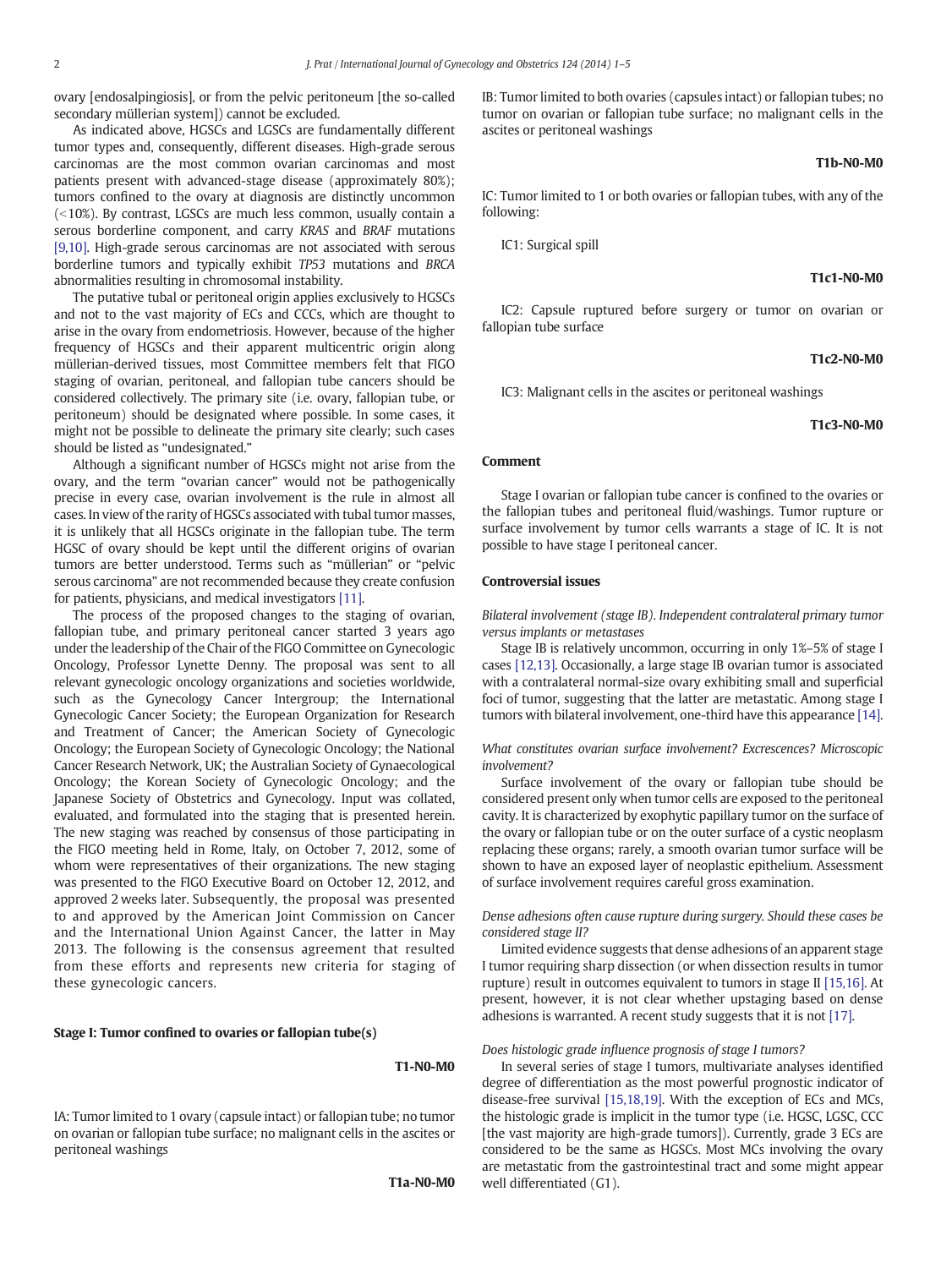Does rupture during surgery worsen prognosis in the absence of excrescences, ascites, or positive washings?

This is controversial. Whereas some studies found that intraoperative capsule rupture portends a higher risk of disease recurrence [\[19,20\],](#page-4-0) others did not [\[14,15,18,21,22\]](#page-4-0). In a multivariable analysis, capsule rupture and positive cytologic washings remained independent predictors of worse disease-free survival [\[20\].](#page-4-0) Rupture should be avoided during primary surgery of malignant ovarian tumors confined to the ovaries. Data from several studies suggest that stage I CCC is more frequently stage IC compared with other cell types [\[17\]](#page-4-0), possibly because of an increased risk of rupture [\[23\].](#page-4-0)

Are positive washings worse than/the same as capsule rupture?

In multivariable analysis, capsule rupture and positive cytologic washings remained independent predictors of worse disease-free survival [\[20\].](#page-4-0)

# Recommendations

- Histologic type, which in most cases includes grade, should be recorded.
- All individual subsets of stage IC disease should be recorded.
- Dense adhesions with histologically proven tumor cells justify upgrading to stage II.
- If rupture is noted, peritoneal washing and cytology study are indicated.

# Stage II: Tumor involves 1 or both ovaries or fallopian tubes with pelvic extension (below pelvic brim) or primary peritoneal cancer

#### T2-N0-M0

IIA: Extension and/or implants on uterus and/or fallopian tubes and/ or ovaries

T2a-N0-M0

IIB: Extension to other pelvic intraperitoneal tissues

T2b-N0-M0

#### Comment

Stage II ovarian cancer is still difficult to define. It comprises a small and heterogeneous group making up less than 10% of ovarian cancers. It is defined as extension or metastasis to extraovarian/extratubal pelvic organs and may include curable tumors that have directly extended to adjacent organs but have not yet metastasized, as well as tumors that have seeded the pelvic peritoneum by metastasis and, therefore, have a poor prognosis. Of note, the sigmoid colon is within the pelvis, and therefore sigmoid involvement only is considered stage II. The Committee felt that subdividing this small category further into IIB1 and IIB2 (i.e. microscopic and macroscopic pelvic peritoneal metastases) was not based on evidence/biology. All stage II disease is treated with adjuvant chemotherapy, so subclassification is not essential. Also, the old substage IIC (i.e. IIA or IIB but with tumor on surface, capsule ruptured, or ascites or positive peritoneal washing) was considered redundant and eliminated.

# Controversial issues

Is it biologically justified to separate the pelvic from the extrapelvic peritoneum? Is disease outside the ovary but below the pelvic brim so much better that it warrants a separate stage?

Biologically, this is stage III disease and it is only because of the anatomic location in the pelvis that it is designated stage II. Some investigators claim that the peritoneum is an anatomic unit and that pelvic involvement and extrapelvic involvement are prognostically similar. Thus, they suggest defining as stage III all cases with peritoneal involvement including uterine serosa (as is done for stage IIIA endometrial carcinoma of the uterus). Most Committee members felt that there was a clear division of stage II and III disease in terms of survival, and therefore the subdivision of IIA and IIB remains.

#### Recommendations

- To separate direct extension from metastases.
- To compare outcome of stage II and early stage III cases.

Stage III: Tumor involves 1 or both ovaries or fallopian tubes, or primary peritoneal cancer, with cytologically or histologically confirmed spread to the peritoneum outside the pelvis and/or metastasis to the retroperitoneal lymph nodes

## T1/T2-N1-M0

IIIA1: Positive retroperitoneal lymph nodes only (cytologically or histologically proven):

IIIA1(i) Metastasis up to 10 mm in greatest dimension IIIA1(ii) Metastasis more than 10 mm in greatest dimension

IIIA2: Microscopic extrapelvic (above the pelvic brim) peritoneal involvement with or without positive retroperitoneal lymph nodes

### T3a2-N0/N1-M0

IIIB: Macroscopic peritoneal metastasis beyond the pelvis up to 2 cm in greatest dimension, with or without metastasis to the retroperitoneal lymph nodes

#### T3b-N0/N1-M0

IIIC: Macroscopic peritoneal metastasis beyond the pelvis more than 2 cm in greatest dimension, with or without metastasis to the retroperitoneal lymph nodes (includes extension of tumor to capsule of liver and spleen without parenchymal involvement of either organ)

## T3c-N0/N1-M0

# Comment

Most ovarian cancers are HGSCs that usually present in stage III, with the vast majority (84%) stage IIIC [\[12\]](#page-4-0). These tumors characteristically spread along peritoneal surfaces involving both pelvic and abdominal peritoneum including the omentum, surfaces of the small and large bowel, mesentery, paracolic gutters, diaphragm, and peritoneal surfaces of the liver and spleen. A finding of ascites occurs in two-thirds of cases. Lymph node metastases are found in the majority of patients who undergo node sampling or dissection and in up to 78% of advancedstage patients [\[24\]](#page-4-0). Approximately 9% of patients with tumors that otherwise appear to be stage I have lymph node metastases; the corresponding figures for stages II, III, and IV are 36%, 55%, and 88%, respectively [\[25\]](#page-4-0). Rarely, inguinal or supraclavicular (stage IV) node metastases will be the presenting manifestation of ovarian carcinoma [\[26\]](#page-4-0).

Less than 10% of ovarian carcinomas extend beyond the pelvis with exclusively retroperitoneal lymph node involvement. Evidence in the literature indicates that these cases have a better prognosis than that of tumors with abdominal peritoneal involvement [27–[32\]](#page-4-0). The new staging includes a revision of stage III patients and assignment to stage IIIA1 based on spread to the retroperitoneal lymph nodes without intraperitoneal dissemination. Stage IIIA1 is further subdivided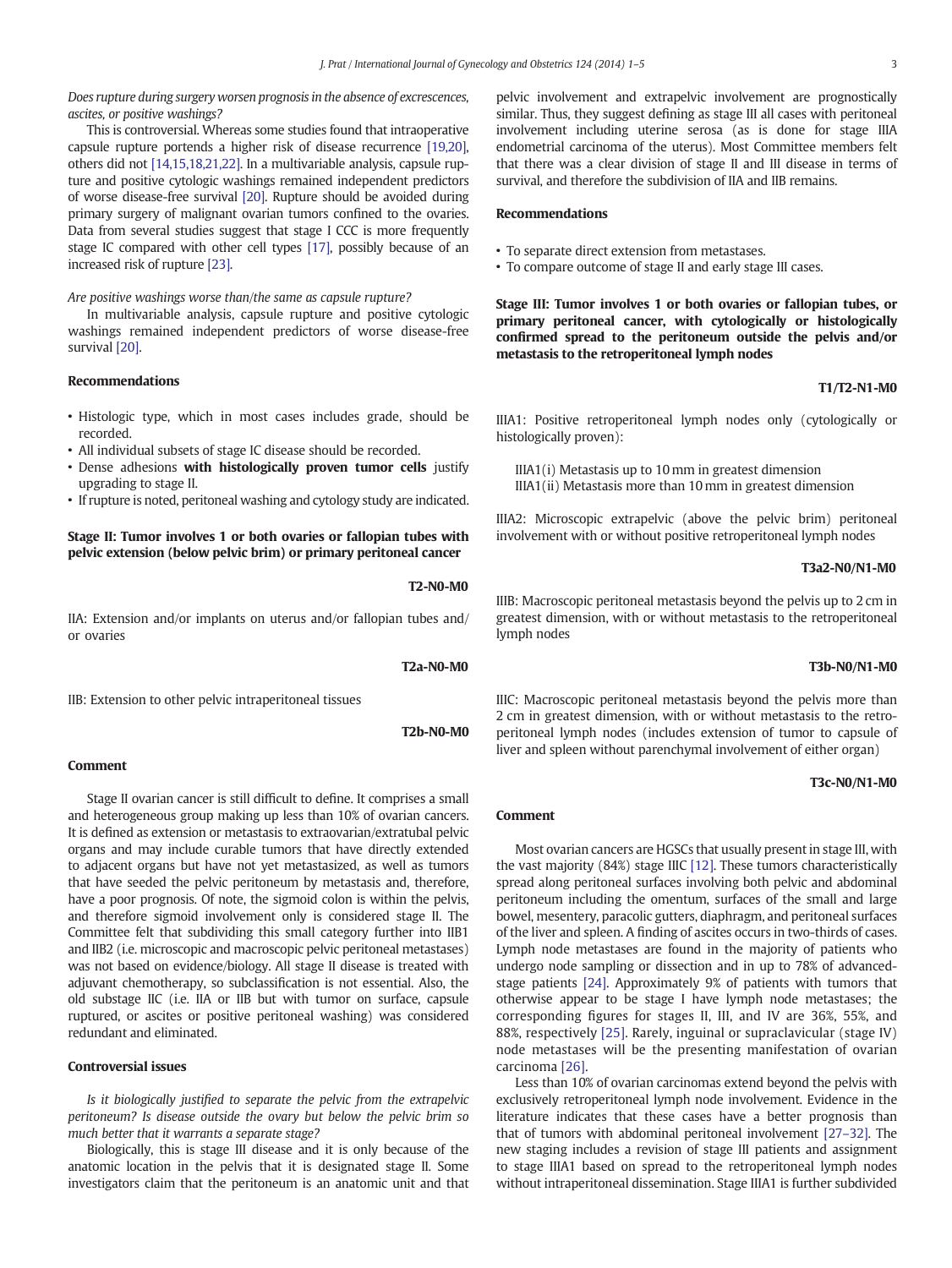<span id="page-3-0"></span>into IIIA1(i) (metastasis  $\leq 10$  mm in greatest dimension) and IIIA1(ii) (metastasis  $>10$  mm in greatest dimension), even if there are no retrospective data supporting quantification of the size of metastasis in IIIA1. Involvement of retroperitoneal lymph nodes must be proven cytologically or histologically.

#### Controversial issues

Could some carcinomas that have extended beyond the pelvis with exclusively retroperitoneal lymph node involvement (stage IIIA1) represent independent LGSCs arising in retroperitoneal lymph nodes from endosalpingiosis?

Serous borderline tumors and LGSCs may develop in retroperitoneal and cervical lymph nodes from endosalpingiosis, often in association with serous borderline tumors of the ovary and with favorable prognosis [\[33,34\]](#page-4-0). In none of the reported case series was a histopathologic distinction made between HGSC and LGSC.

Should the new stage IIIA1 be limited to involvement of the retroperitoneal lymph nodes below the diaphragm?

It was suggested that upward nodal involvement (e.g. mediastinal nodes) should be included but, for now, the Committee felt that the stated limitation was appropriate.

#### Is the 2-cm cutoff between IIIB and IIIC justified?

Regarding the amount of peritoneal involvement, it was claimed that stage III tumors should be divided into microscopic and macroscopic, and if the latter measurement (in centimeters) should be given. Further distinction should be made between single small lesions within the omentum  $\left($  <2 cm) and diffuse peritoneal disease including the upper abdomen and diaphragm.

Specific mention should be given to **bowel infiltration** (transmural with mucosal involvement) and **umbilical deposit** (currently IVB); however, some consider that involvement of the umbilicus should be IIIC rather than IV as it represents peritoneal extension into the urachal remnant. Similarly, isolated parenchymal liver metastasis and splenic parenchymal metastasis are susceptible to cytoreductive surgery and, according to some investigators, should be IIIC, although this was not adopted by the Committee (i.e. transmural bowel infiltration, umbilical deposit, and parenchymal metastases in the liver and spleen or elsewhere such as lung and bone are assigned to stage IVB).

#### Recommendations

- To classify IIIA1 cases histologically.
- To compare outcome of stage IIIA1(i) and IIIA1(ii) cases.
- To compare outcome of stage IIIA1 and IIIA2 cases.

#### Stage IV: Distant metastasis excluding peritoneal metastases

Stage IVA: Pleural effusion with positive cytology

Stage IVB: Parenchymal metastases and metastases to extra-abdominal organs (including inguinal lymph nodes and lymph nodes outside of the abdominal cavity)

#### Any T, any N, M1

#### Comment

Stage IV is defined as distant metastasis and includes patients with parenchymal liver/splenic metastases and extra-abdominal metastases; 12%–21% of patients present with stage IV disease [\[12\].](#page-4-0) Extension of tumor from omentum to spleen or liver (stage IIIC) should be differentiated from isolated parenchymal metastases (stage IVB).

## Controversial issues to be resolved in the future

Should macroscopic and positive lymph nodes above the renal vessels be considered stage III or IV?

## **Notes**

- The primary site (i.e. ovary, fallopian tube, or peritoneum) should be designated where possible. In some cases, it might not be possible to delineate the primary site clearly; such cases should be listed as "undesignated."
- The histologic type should be recorded.
- The staging includes a revision of stage III patients; assignment to stage IIIA1 is based on spread to the retroperitoneal lymph nodes without intraperitoneal dissemination because an analysis of these patients indicates that their survival is significantly better than that of patients with intraperitoneal dissemination.
- Involvement of retroperitoneal lymph nodes must be proven cytologically or histologically.
- Extension of tumor from omentum to spleen or liver (stage IIIC) should be differentiated from isolated parenchymal metastases (stage IVB).

# Recommendation for future consideration

• Splenectomy seems to take care of isolated metastases in a better way than partial hepatectomy. In future, isolated splenic metastasis may be considered stage IIIC rather than stage IV, whereas parenchymal liver metastasis would remain stage IVB.

#### Conflict of interest

L.D. and N.B. have received honoraria for appearing on various speaker forums about HPV vaccination and have received research support from GlaxoSmithKline and MSD/Merck for HPV-related research. The other Committee members have no conflicts of interest.

#### References

- [1] [Ferlay J, Shin HR, Bray F, Forman D, Mathers C, Parkin DM. Estimates of worldwide](http://refhub.elsevier.com/S0020-7292(13)00520-1/rf0005) [burden of cancer in 2008: GLOBOCAN 2008. Int J Cancer 2010;127\(12\):2893](http://refhub.elsevier.com/S0020-7292(13)00520-1/rf0005)–917.
- [2] [Cannistra SA, Gershenson DM, Recht A. Ovarian Cancer, Fallopian Tube Carcinoma,](http://refhub.elsevier.com/S0020-7292(13)00520-1/rf0165) [and Peritoneal Carcinoma. In: De Vita VT, Lawrence TS, Rosenberg SA, editors. De](http://refhub.elsevier.com/S0020-7292(13)00520-1/rf0165) Vita, Hellman, and Rosenberg'[s Cancer: Principles and Practice of Oncology. 9th ed.](http://refhub.elsevier.com/S0020-7292(13)00520-1/rf0165) [Philadelphia: Lippincott, Williams, Wilkins; 2011. p. 1368](http://refhub.elsevier.com/S0020-7292(13)00520-1/rf0165)–91.
- [3] [Lee KR, Tavassoli FA, Prat J, Dietel M, Gersell DJ, Karseladze AI, et al. Surface Epithelial](http://refhub.elsevier.com/S0020-7292(13)00520-1/rf0010) [Stromal Tumours: Tumours of the Ovary and Peritoneum. In: Tavassoli FA, Devilee P,](http://refhub.elsevier.com/S0020-7292(13)00520-1/rf0010) [editors. World Health Organization Classi](http://refhub.elsevier.com/S0020-7292(13)00520-1/rf0010)fication of Tumours: Pathology and [Genetics of Tumours of the Breast and Female Genital Organs. Lyon: IARC Press;](http://refhub.elsevier.com/S0020-7292(13)00520-1/rf0010) [2003. p. 117](http://refhub.elsevier.com/S0020-7292(13)00520-1/rf0010)–45.
- [4] [Gilks CB, Prat J. Ovarian carcinoma pathology and genetics: recent advances. Hum](http://refhub.elsevier.com/S0020-7292(13)00520-1/rf0015) [Pathol 2009;40\(9\):1213](http://refhub.elsevier.com/S0020-7292(13)00520-1/rf0015)–23.
- [5] Prat J. Ovarian carcinomas: fi[ve distinct diseases with different origins, genetic](http://refhub.elsevier.com/S0020-7292(13)00520-1/rf0020) [alterations, and clinicopathological features. Virchows Arch 2012;460\(3\):237](http://refhub.elsevier.com/S0020-7292(13)00520-1/rf0020)–49.
- [6] [Piek JM, van Diest PJ, Zweemer RP, Jansen JW, Poort-Keesom RJ, Menko FH,](http://refhub.elsevier.com/S0020-7292(13)00520-1/rf0025) [et al. Dysplastic changes in prophylactically removed Fallopian tubes of women](http://refhub.elsevier.com/S0020-7292(13)00520-1/rf0025) [predisposed to developing ovarian cancer. J Pathol 2001;195\(4\):451](http://refhub.elsevier.com/S0020-7292(13)00520-1/rf0025)–6.
- [7] [Callahan MJ, Crum CP, Medeiros F, Kindelberger DW, Elvin JA, Garber JE, et al.](http://refhub.elsevier.com/S0020-7292(13)00520-1/rf0030) [Primary fallopian tube malignancies in BRCA-positive women undergoing surgery](http://refhub.elsevier.com/S0020-7292(13)00520-1/rf0030) [for ovarian cancer risk reduction. J Clin Oncol 2007;25\(25\):3985](http://refhub.elsevier.com/S0020-7292(13)00520-1/rf0030)–90.
- [8] [Kindelberger DW, Lee Y, Miron A, Hirsch MS, Feltmate C, Medeiros F, et al.](http://refhub.elsevier.com/S0020-7292(13)00520-1/rf0035) Intraepithelial carcinoma of the fi[mbria and pelvic serous carcinoma: Evidence for](http://refhub.elsevier.com/S0020-7292(13)00520-1/rf0035) [a causal relationship. Am J Surg Pathol 2007;31\(2\):161](http://refhub.elsevier.com/S0020-7292(13)00520-1/rf0035)–9.
- [9] [Singer G, Oldt III R, Cohen Y, Wang BG, Sidransky D, Kurman RJ, et al. Mutations](http://refhub.elsevier.com/S0020-7292(13)00520-1/rf0040) [in BRAF and KRAS characterize the development of low-grade ovarian serous](http://refhub.elsevier.com/S0020-7292(13)00520-1/rf0040) [carcinoma. J Natl Cancer Inst 2003;95\(6\):484](http://refhub.elsevier.com/S0020-7292(13)00520-1/rf0040)–6.
- [10] [Singer G, Stöhr R, Cope L, Dehari R, Hartmann A, Cao DF, et al. Patterns of p53](http://refhub.elsevier.com/S0020-7292(13)00520-1/rf0045) [mutations separate ovarian serous borderline tumors and low- and high-grade](http://refhub.elsevier.com/S0020-7292(13)00520-1/rf0045) [carcinomas and provide support for a new model of ovarian carcinogenesis:](http://refhub.elsevier.com/S0020-7292(13)00520-1/rf0045) [a mutational analysis with immunohistochemical correlation. Am J Surg Pathol](http://refhub.elsevier.com/S0020-7292(13)00520-1/rf0045) [2005;29\(2\):218](http://refhub.elsevier.com/S0020-7292(13)00520-1/rf0045)–24.
- [11] [Vaughan S, Coward JI, Bast Jr RC, Berchuck A, Berek JS, Brenton JD, et al. Rethinking](http://refhub.elsevier.com/S0020-7292(13)00520-1/rf0050) [ovarian cancer: recommendations for improving outcomes. Nat Rev Cancer](http://refhub.elsevier.com/S0020-7292(13)00520-1/rf0050) [2011;11\(10\):719](http://refhub.elsevier.com/S0020-7292(13)00520-1/rf0050)–25.